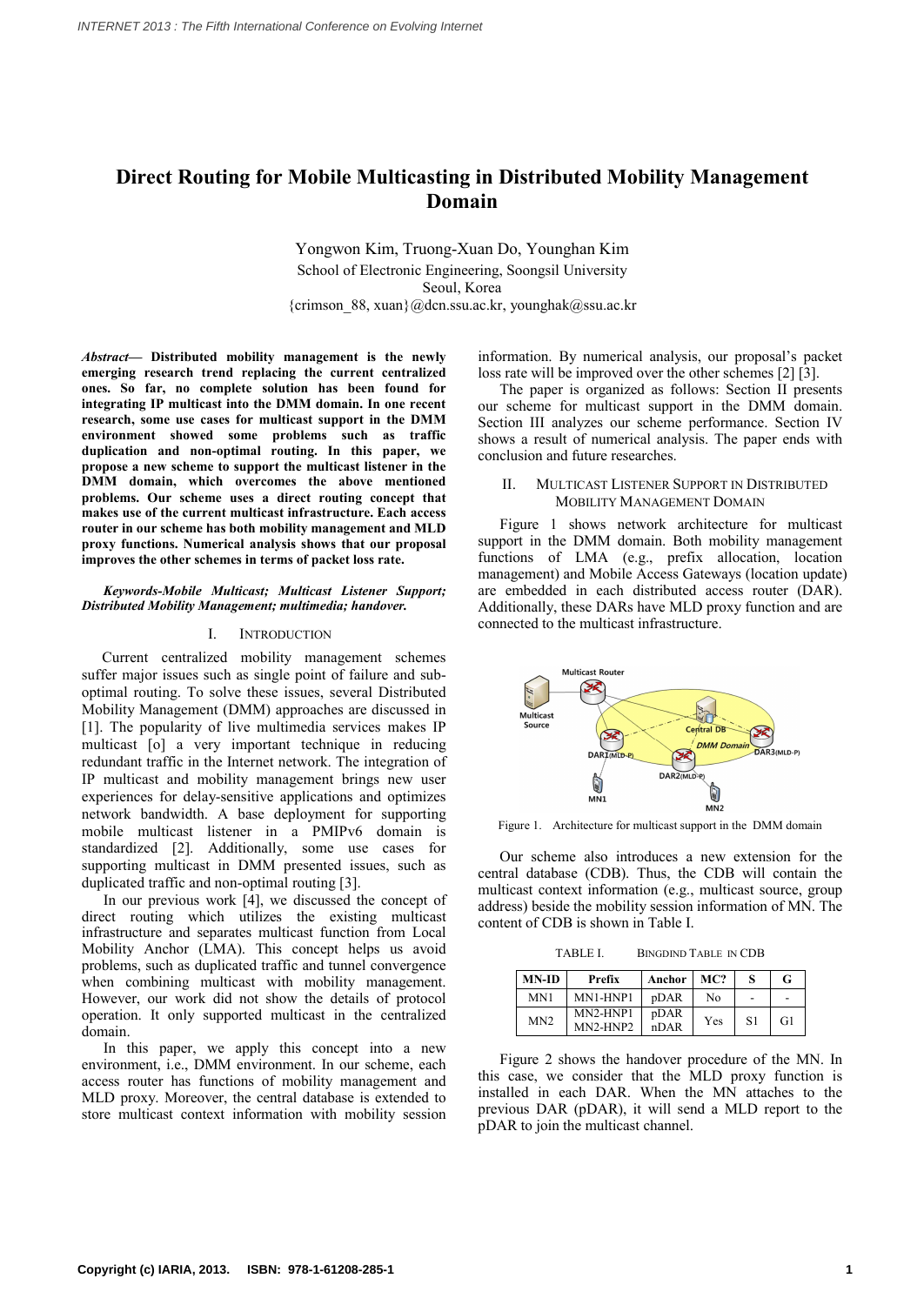

Figure 2. Initiated Attach and Handover Procedure

This multicast context information of the MN will be registered in the central database through the DB Req/DB Ack process. Then, the pDAR sends the aggregated MLD report to join the multicast tree, so the multicast data will be routed to the pDAR, finally to the MN. When the MN performs handover to new DAR (nDAR), the MN performs an attachment procedure using RS/RA messages. The nDAR immediately queries to the CDB to get the mobility session information of the MN (previous anchor points) and the multicast context information of the MN (content source and multicast group address). Then, the MN performs a location update procedure to the pDAR via PBU/PBA messages and sends an aggregated MLD report to the multicast tree. From multicast packet loss rate of our scheme increases at a much<br>that point on, the multicast data can flow from the multicast lower rate than two other tunnel-based s that point on, the multicast data can flow from the multicast tree to nDAR, finally to the MN.

#### III. PERFORMANCE ANALYSIS

In this section, our scheme and three others: 1) Base deployment for multicast listener support in PMIPv6 domain scheme; 2) Tunnel-Based Reactive Scheme; and 3) Tunnel- Based Proactive Scheme will be evaluated and compared in terms of packet loss rate. The analytical model is referred from [3], [5], [6].

$$
\begin{array}{c|c}\n\hline\n\text{CDB} & \text{tbc} & \text{tDR} & \text{MR} \\
\hline\n\text{tDD} & \text{DAR} & \text{tDM} \\
\hline\n\end{array}
$$

Figure 3. Reference Topology

Figure 3 shows the network topology used for performance evaluation. *Dscheme* is defined as the total latency for completing all signaling procedures plus the time for sending the first multicast data packet to the MN. In our analysis, we only take into account the signaling procedures used for receiving the multicast data. The formula for calculating each component delay *tentities* is referred from [5].

· *Base deployment for multicast listener support in PMIPv6 domain (BDMP)* ■ *Base deployment for multicast listener support in*<br> *PMIPv6 domain (BDMP)*<br>  $D_{BDM P} = 4t_{DC} + 3t_{DM}$  (1) in<br>
Tunnel-Based Reactive Scheme (TBRS) [3] in

$$
D_{BDM P} = 4t_{DC} + 3t_{DM}
$$
  
used *Reactive Scheme* (TRRS) [31] (1

$$
D_{TBRS} = 4t_{DC} + 2t_{DD} + 3t_{DM}
$$
 (2)

\n- Tunnel-Based Practice Scheme (TBPS) [3]
\n- \n
$$
D_{TBPS} = 4t_{DC} + 2t_{DD} + t_{DM}
$$
\n
\n- \n
$$
Our scheme without tunnel when deploying MLD-Proxy (MPWT)
$$
\n
$$
D_{MPW T} = 2t_{DC} + 2t_{DR} + t_{DM}
$$
\n
\n
\n(4)

$$
D_{M \, P W \, T} = 2t_{DC} + 2t_{DR} + t_{DM} \tag{4}
$$

We assume the coverage area of each DAR has the diameter *l,* the velocity of the MN is *v,* and the density of the MN in one coverage area  $\alpha$ . The subnet crossing rate is given as follows:

$$
r_c = \alpha v l / \pi \tag{5}
$$

We suppose the packet arrival rate follows the Poisson distribution and has the average value  $\lambda$ . Thus, the packet loss rate is calculated as:<br>  $L_{\text{x-}hem\ e} = \lambda \times r_c \times D_{\text{x-}hem\ e}$  (6) loss rate is calculated as:

$$
L_{\rm x \, hem \, e} = \lambda \times r_c \times D_{\rm Schem \, e} \tag{6}
$$

# IV. NUMERICAL RESULTS

The numerical values for performance analysis are referred from [5] [6]. Figure 4 shows the multicast packet loss rate variation with the mobility rate of the MN. The multicast packet loss rate of our scheme increases at a much Additionally, our scheme has a bit lower packet loss rate than the BDMP. This low packet loss rate is resulted from the low handover latency of our scheme. This low latency of our scheme is due to optimized signaling operation (one CDB query/response for getting both the mobility session and the multicast context information). By separating multicast and unicast routing, we can receive the multicast data without waiting for signaling procedures of unicast traffic to finish.



V. CONCLUSION AND FUTURE WORK

In this paper, we proposed a scheme to support multicast listener in the DMM domain. Our scheme uses a direct routing concept which utilizes the existing multicast infrastructure and separates multicast function from LMA, so existing problems, such as traffic duplication and non